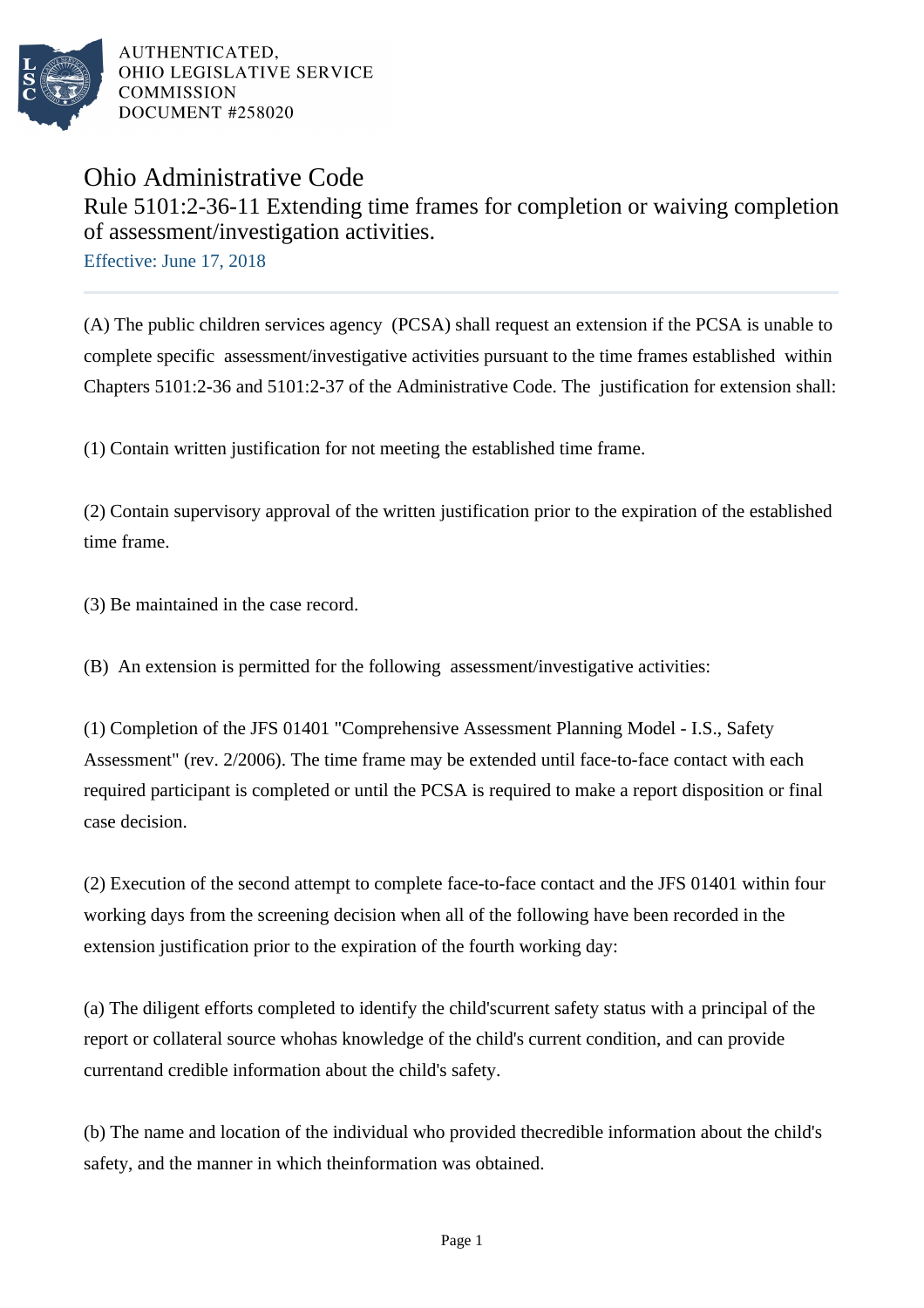

AUTHENTICATED. OHIO LEGISLATIVE SERVICE **COMMISSION** DOCUMENT #258020

(c) The information provided by the principal of the report or collateral source that supports the PCSA's belief that the child is not at risk of being seriously harmed.

(d) Completion of the supervisory approval of the extension request in SACWIS prior to the expiration of the fourth working day.

(3) Obtaining the signature of the parent, guardian, or custodian, or person(s) responsible for an action step on the JFS 01409 "Comprehensive Assessment Planning Model - I.S., Safety Plan for Children" (rev. 2/2006) within twenty-four hours from receipt of the verbal authorization. The time frame of the extension shall not exceed five working days.

(C) A fifteen day extension is permitted to complete the JFS 01400 "Comprehensive Assessment Planning Model - I.S., Family Assessment" (rev. 7 /2006), JFS 01402 "Comprehensive Assessment Planning Model - I.S., Ongoing Case Assessment/Investigation" (rev. 7/2006 ), JFS 01403 "Comprehensive Assessment Planning Model - I.S., Specialized Assessment/Investigation" (rev. 2/2006), JFS 01419 "Comprehensive Assessment Planning Model - I.S., Alternative Response Family Assessment" (rev. 7 /2008), JFS 01423 "Comprehensive Assessment Planning Model - I.S., Alternative Response Ongoing Case Assessment " (rev. 7/2008 ) or to reach a case disposition or case decision if diligent efforts to complete the necessary activities have been unsuccessful and one of the following applies:

(1) A principal of the report has not been interviewed.

(2) The PCSA is waiting on documentation/information from another entity that is necessary in determining the disposition or case decision.

(3) Interviews with collaterals or witnesses who have specific information about the allegations have not been completed.

(4) The case is assigned to the alternative response pathway and additional time is needed to complete the linkage to services prior to case closure.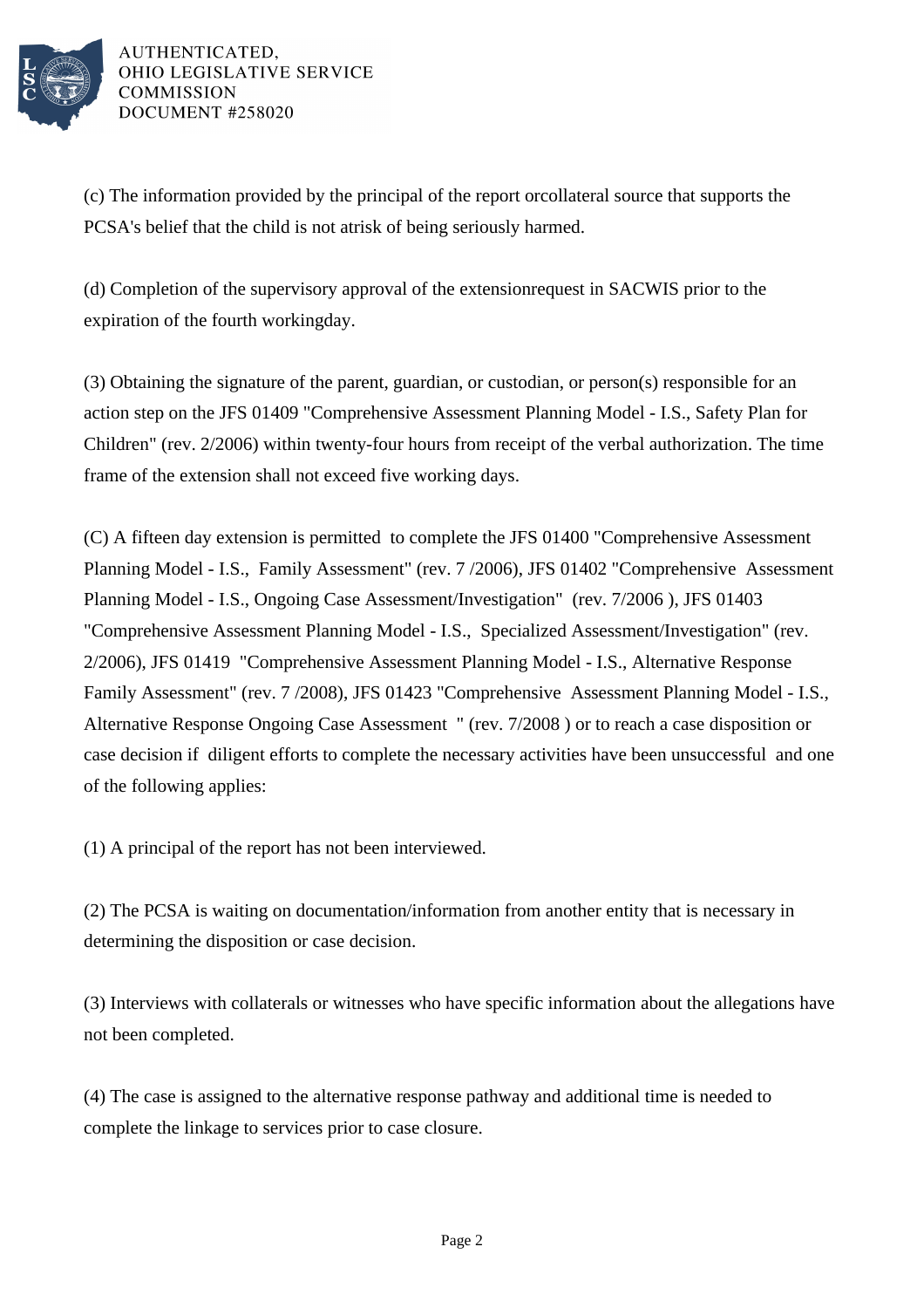

## AUTHENTICATED. OHIO LEGISLATIVE SERVICE **COMMISSION** DOCUMENT #258020

(D) An extension is permitted to notify the alleged perpetrator in writing of the report disposition if the alleged perpetrator is the subject of a law enforcement investigation into human trafficking. The timeframe for the extension shall not exceed one hundred twenty days from the date the PCSA screened in the referral as a child abuse and/or neglect report.

(E) The PCSA shall complete a request to waive an assessment/investigation activity pursuant to the requirements established within Chapters 5101:2-36 and 5101:2-37 of the Administrative Code if the PCSA is unable to complete specific assessment/investigative activities. The request shall:

(1) Contain written justification of why each assessment/investigation activity can not be completed.

(2) Contain the director's or designee's approval of the written request prior to the termination of the established time frame, or extended time frame, for the assessment/investigation activity.

(3) Be maintained in the case record.

(F) A PCSA may request to waive the following assessment/investigation activities:

 $(1)$  Completion of the face-to-face interview with the alleged child victim or child subject of the report.

(2) Completion of the face-to-face interview with each child in the home of the alleged child victim or child subject of the report.

(3) Completion of the face-to-face interview with each adult residing in the home of the alleged child victim or child subject of the report, including the parent(s), guardian, or custodian.

(4) Completion of the face-to-face interview with the alleged perpetrator or adult subject of the report.

(5) Completion of face-to-face or telephone interviews with any identified witnesses and collateral sources.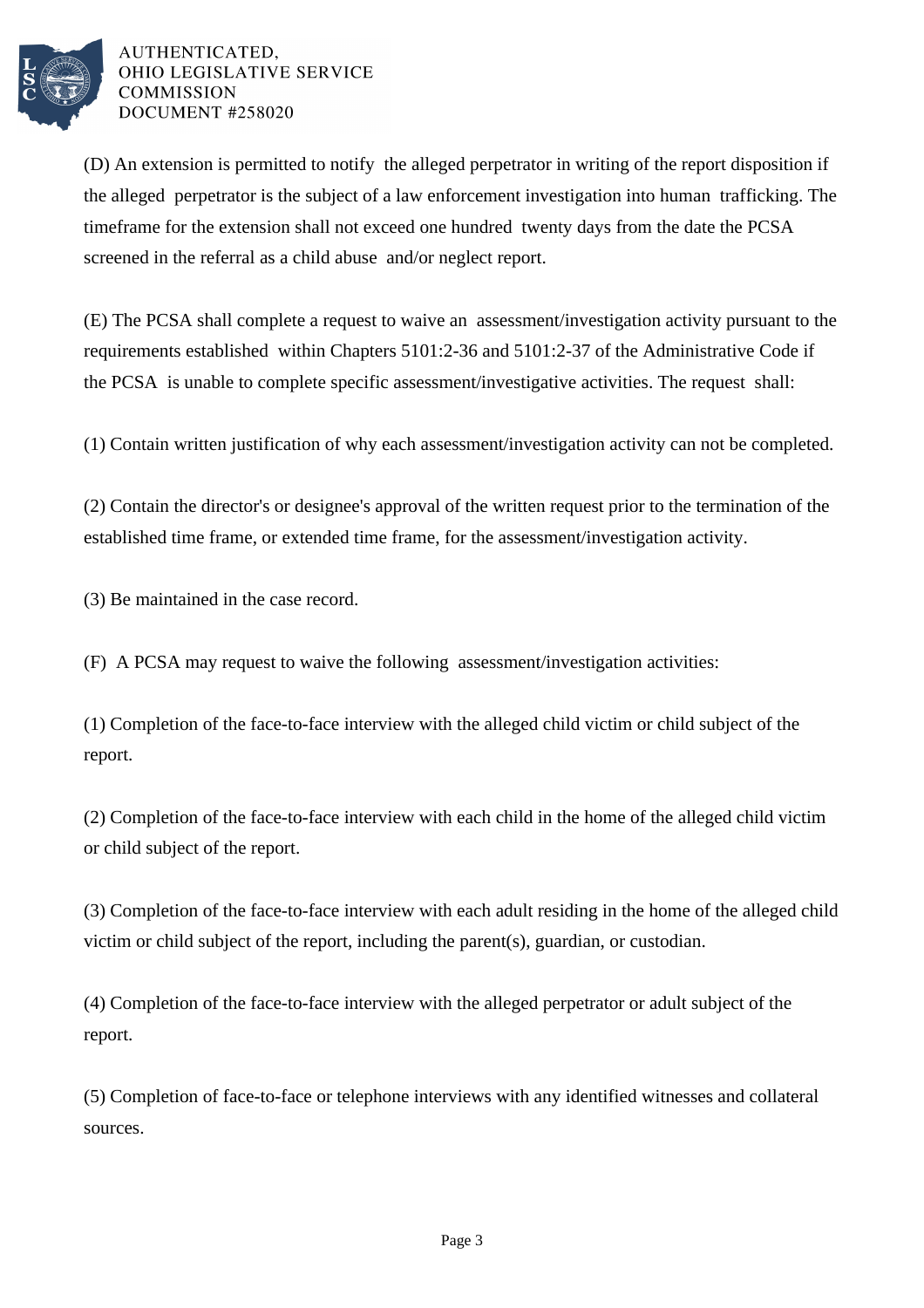

AUTHENTICATED, OHIO LEGISLATIVE SERVICE **COMMISSION** DOCUMENT #258020

 $(6)$  Completion of the JFS 01400, JFS 01401, JFS 01402, or JFS 01403 if the report disposition is one of the following:

(a) Family moved: unable to complete assessment/investigation.

(b) Unable to locate.

(7) Completion of the JFS 01401, JFS 01419 or the JFS 01423 if the PCSA has not completed contact with any principal of the report and has been unable to locate the family.

(8) Completion of the JFS 01400, JFS 01401, JFS 01402, or JFS 01403 if all of the following apply:

(a) The PCSA has not successfully gathered sufficient information from any principal of the report, identified witness, or collaterals in order to complete the JFS 01400, JFS 01401, JFS 01402, or JFS 01403.

(b) The parent, guardian, or custodian of the alleged child victim refused the PCSA to have contact with family members, including principals of the report, to complete the required assessment activities.

(c) The PCSA consulted legal counsel regarding the report and the family's refusal to engage in the assessment/investigation process.

(d) The PCSA's legal counsel advised the PCSA no legal action will be pursued.

(e) The PCSA report disposition is unsubstantiated, substantiated, or indicated.

(9) The signature of a parent, guardian, or custodian on the JFS 01409 if all of the following apply:

(a) The PCSA has obtained one signature from a parent, guardian, or custodian on the JFS 01409.

(b) The PCSA determines the parent, guardian, or custodian who has not signed is unable or unavailable to sign the JFS 01409.